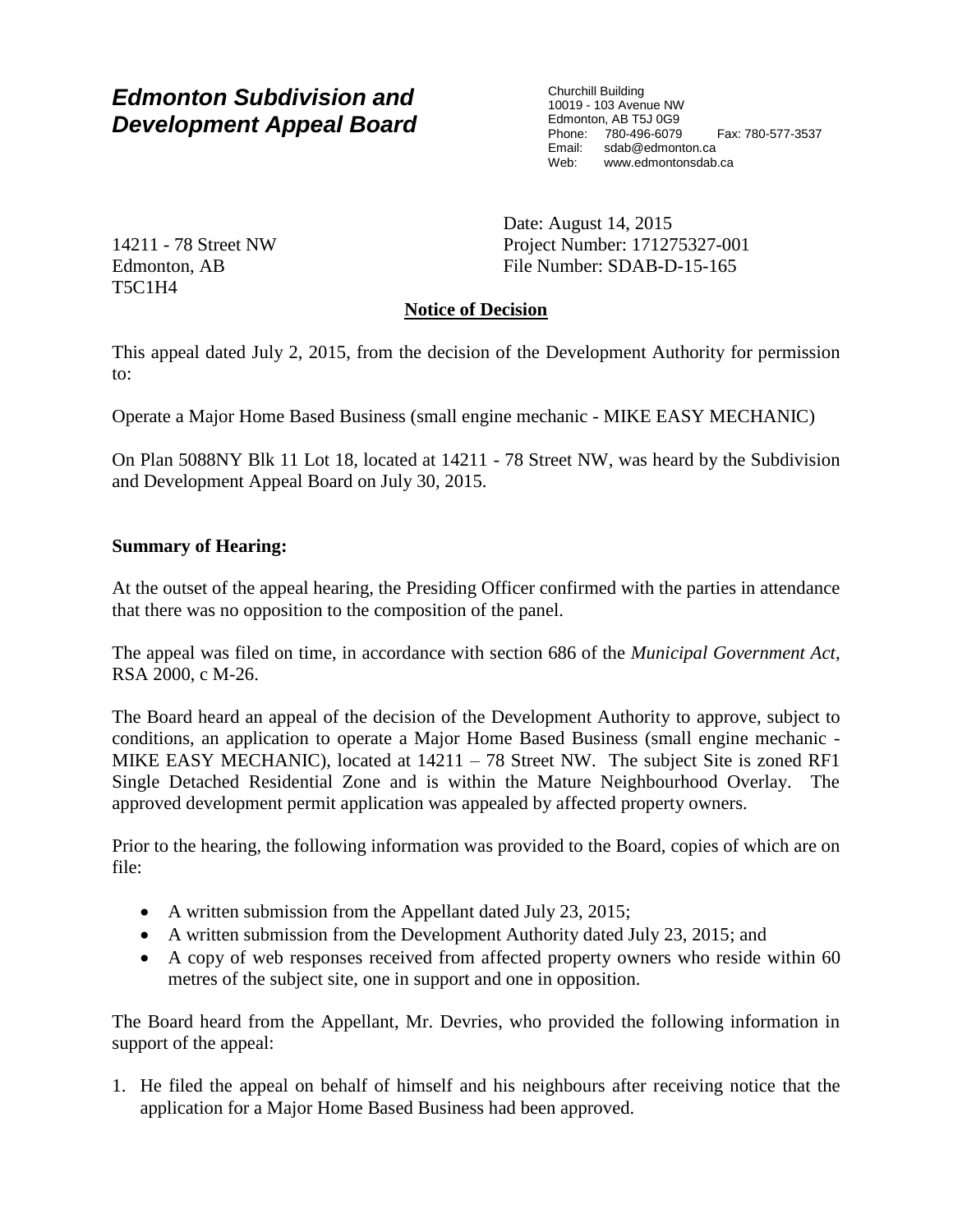SDAB-D-15-165 2 August 14, 2015

- 2. Mr. Devries submitted a petition signed by 18 of the 28 properties that are located within the 60 metres notification radius.
- 3. He referenced photographs of vehicles parked at and in close proximity to the subject site, marked Exhibit "A".
- 4. Based on the activity occurring at the subject site, it was his assumption that the Respondent has been operating an automotive repair business from his garage for a period of time. He has seen as many as 8 vehicles parked around the residence at different times.
- 5. It was his opinion that the Development Officer should have consulted with the neighbours before approving the development permit application.
- 6. He has witnessed the Respondent removing and moving vehicles around his residence in the evenings.
- 7. Mr. Devries referenced a copy of the development permit application form and noted that the Respondent described the business activities as small engine repair, lawnmowers, quads, etc. However, he has not witnessed any work of this kind occurring at the subject site.
- 8. He and his neighbours perform minor, incidental mechanical car work in their back yards or garages, and he would have no concerns with such activities if performed on a hobby basis.
- 9. Mr. Devries also questioned why the Respondent did not sign or date the Home Based Business Application Form.

The Board then heard from Mr. Michael Wayne, an affected property owner who provided the following information in opposition to the proposed development:

- 1. It was his opinion that there is a vehicle repair business operating at this location because they have never seen any activities associated with small engine repair occurring at the residence.
- 2. It was his opinion that a vehicle repair business is more suitable for a commercial or industrial zone.
- 3. Mr. Wayne referenced photographs of similar home based businesses for automotive repair operating in north Edmonton to illustrate the problems that can arise, marked Exhibit "B".
- 4. Mr. Wayne is a mechanic and has lived in the neighbourhood for 30 years.
- 5. Mr. Wayne and Mr. Devries expressed concern that a Traffic Impact Assessment was not completed as required by the *Edmonton Zoning Bylaw*.
- 6. They both agreed that multiple vehicles have been removed and the site has been cleaned up over the past few weeks. However, this probably occurred because the Respondent was advised that a Bylaw Enforcement investigator would be coming to inspect the site.
- 7. They also expressed environmental concerns because of the toxic fluids and other materials used for vehicle maintenance that would be stored on the site.
- 8. It was their opinion that the proposed development does not complement the residential nature of the neighbourhood and should be located in an industrial or commercial area.

Mr. Devries and Mr. Wayne provided the following responses to questions:

1. Mr. Devries could not provide a decisive answer in response to a question about whether or not he would still object if the proposed business was, in fact, a Small Engine Repair business and not Automotive Repair.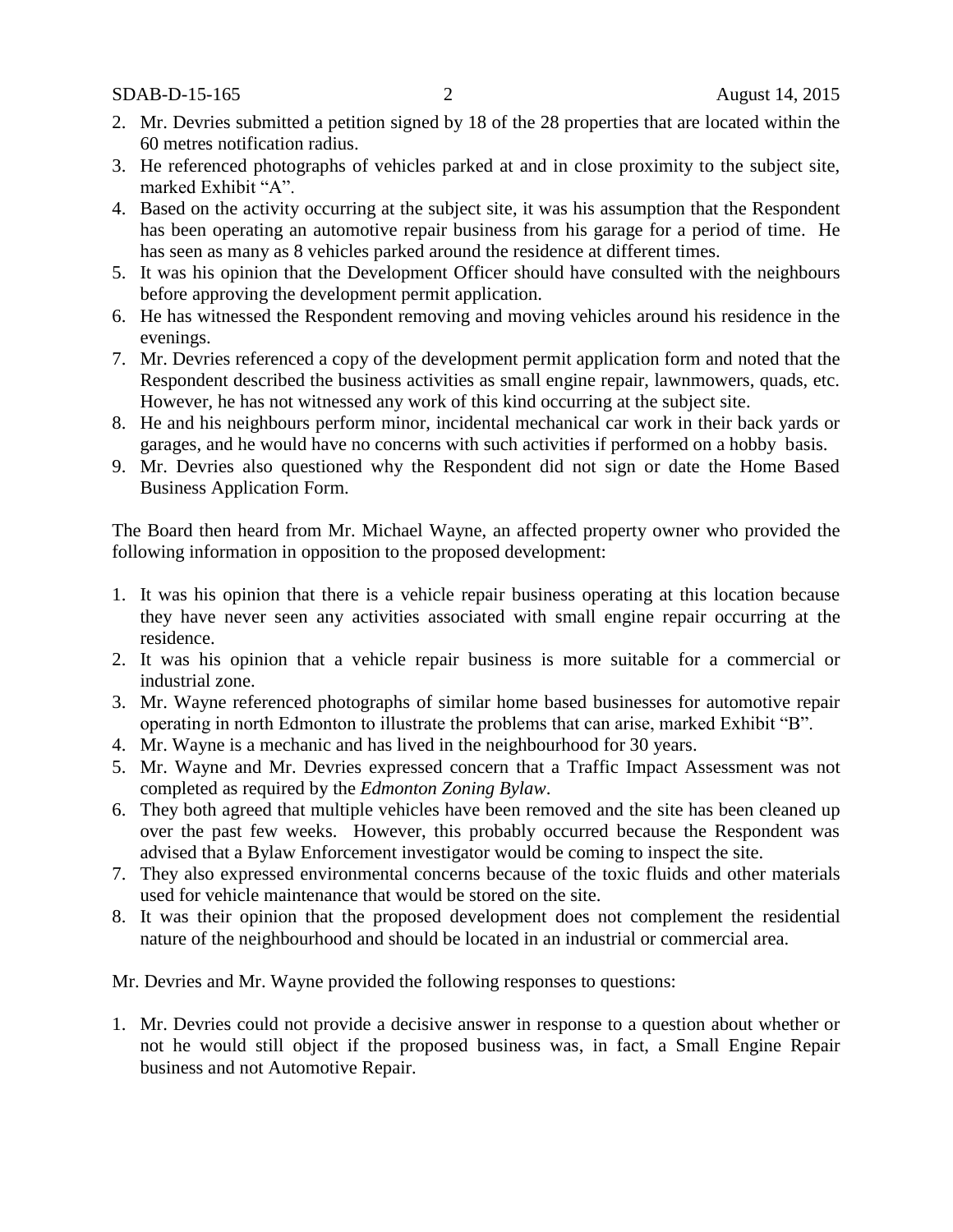SDAB-D-15-165 3 August 14, 2015

- 2. Mr. Devries and Mr. Wayne have both called Bylaw Enforcement in the past to file complaints about "abandoned" vehicles on their street, one of which was a stolen vehicle.
- 3. They have observed eight vehicles in and around the subject site over the past year and a half but noted that these vehicles have recently been removed.
- 4. They also noted that the amount of evening traffic coming and going from this residence has recently subsided.

The Board then heard from Mr. Benny Liang, representing the Sustainable Development Department, who provided the following responses to questions:

- 1. He referenced the photographs contained in his written submission and confirmed that the green vehicle illustrated in photographs on page 4 is parked at the same location as the black vehicle illustrated in photograph 5.
- 2. The Respondent informed him that the minivan parked on the driveway in photograph 6 was a personal vehicle.
- 3. Two vehicles can be parked inside the garage and one vehicle can be parked on the pad behind the garage, which complies with the parking requirements for a Major Home Based Business, pursuant to Section 54.2 of the *Edmonton Zoning Bylaw.*
- 4. The Respondent advised him that customers or couriers would not be coming to the residence.
- 5. Mr. Liang clarified that the photographs were taken by a Bylaw Investigator and that he did not visit the subject site.
- 6. In addition to details provided on the development permit application and a review of the inspection photographs, he also reviewed the City of Edmonton's internal POSSE System and determined that there were no development-related complaints or property complaints registered for the subject site.
- 7. In reviewing the photographs provided by the Investigator, he looked for any signs of outdoor storage of materials associated with the proposed business such as small engine parts, tools, and chemicals, and did not see anything of that nature.
- 8. He did not ask the Applicant to establish ownership of the vehicles illustrated in the photographs, but accepted his word that they were his personal vehicles.
- 9. He did not have access to any Bylaw parking or nuisance complaints that were not registered on the property for which the application was made.
- 10. He was not concerned that there were no lawn mowers or other small engine equipment illustrated in the inspection photographs because the development permit application had not yet been approved.

Due to an English language barrier, the Respondent, Mr. Mohammad Darwich, was represented at the hearing by his wife, Ms. Ghaida Darwich, who spoke on his behalf. Ms. Darwich provided the following information in support of the proposed development:

- 1. She and her husband want to cooperate with the neighbours and have offered to show their home and activities occurring at their residence to any of the neighbours.
- 2. The neighbours have not seen small engine equipment or machinery coming or going form their property because the business has not and will not commence until the development permit is approved.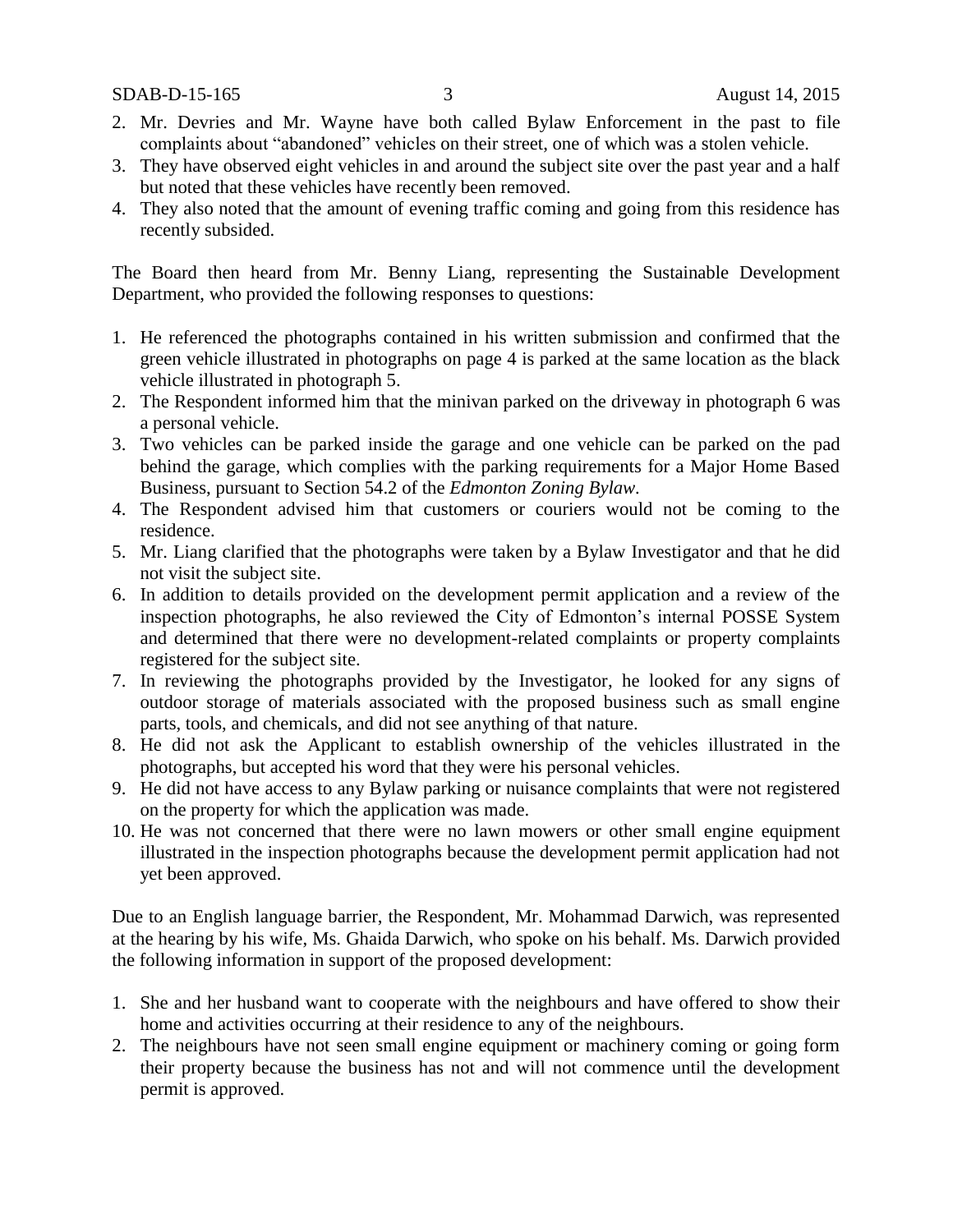SDAB-D-15-165 4 August 14, 2015

- 3. A few neighbours came and asked her husband to repair their lawnmowers but he declined because the permit had not yet been issued.
- 4. They do not want customers coming to their residence because they have three young children.
- 5. Mr. Darwich is rarely at home because he is working at one of his two businesses.
- 6. The proposed Major Home Based Business is a part time venture.
- 7. He intends to pick up small equipment that needs repair from his customer's residences with his own personal vehicle.
- 8. The blue Ford truck illustrated in photographs submitted by the Appellant was parked in front of their house for approximately one month. They agreed to store the vehicle for a cousin who was travelling during that time, and the vehicle has now been removed.
- 9. Other vehicles, including a stolen vehicle, have been towed from their street but these vehicles are not associated with their property.
- 10. A vehicle was towed from the Darwich's residence to the junk yard as part of their regular clean up.
- 11. Ms. Darwich referenced photograph 7 contained in the Development Officer's submission to illustrate that the garage walls have been sound proofed to reduce any noise penetration from the garage.
- 12. Mr. Darwich is a licenced mechanic, has experience dealing with hazardous materials, and is knowledgeable about proper disposal. However, these types of materials will not be used in his business. The Darwichs have three small children and pets, and have no desire to have any hazardous materials stored in their garage.
- 13. There are currently four vehicles on their property: two registered vehicles and two unregistered vehicles.
- 14. Ms. Darwich acknowledged that a truck and trailer did come to their residence for the removal of items from their yard and from the inside of their house as part of their regular clean up.
- 15. The van illustrated in photograph 6 of the Development Officer's submission has been towed to the junk yard.
- 16. Almost every resident on their street owns three vehicles and some of them are parked on the street.
- 17. Ms. Darwish submitted photographs marked Exhibit "C" to illustrate parking on the street during both daytime and evening hours and noted that many of these vehicles are not related to their property.
- 18. Her husband is a mechanic and does work on their personal vehicles at their residence. Ms. Devries submitted a Bill of Sale for a 1993 Toyota Camry, marked Exhibit "D", to help demonstrate that her husband's mechanic work is only for personal vehicles that he owns.
- 19. Friends and family come to visit in the evening, and the men often go out to look at vehicles as a social activity, but there is no actual mechanic work being done.
- 20. Mr. Devries has never spoken to her or her husband as indicated in the reasons for appeal. She also noted that the petition included 3 or 4 signatures of occupants of the same residence and that no one discussed the proposed development with her two most affected neighbours.
- 21. Couriers do come to their residence as a result of personal online shopping. As an example, Ms. Devries provided a copy of a shipping receipt for an online shopping order she recently placed, marked as Exhibit "E".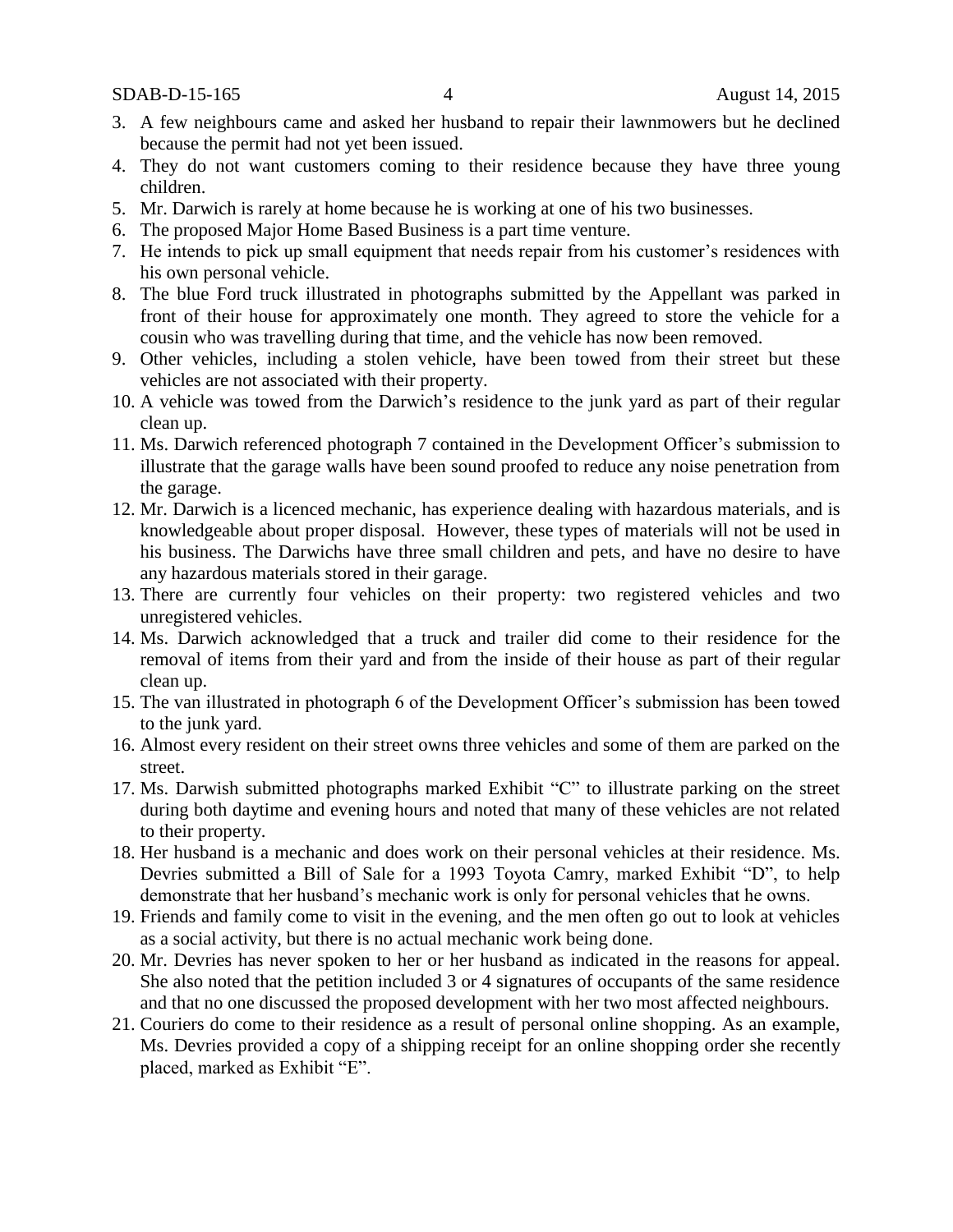SDAB-D-15-165 5 August 14, 2015

22. It was her opinion that the concerns of the Appellant could be related to her neighbour who has a bobcat and heavy machinery in his yard.

The Board then heard from Mr. Gallinger and Ms. Hart, who live next door to the subject site. They provided the following information in support of the proposed development:

- 1. They both spend a lot of time in their back yards.
- 2. The Respondents are very quiet and respectful neighbours.
- 3. Mr. Darwich works at his other business pursuits and is rarely at home.
- 4. The proposed business is not an income generating business for the family but is more of a hobby business.
- 5. Mr. Gallinger indicated that he is currently storing a minivan on his property. The Darwich family uses this minivan during the winter months.
- 6. A number of stolen vehicles have recently been abandoned on their street but they have nothing to do with the Respondent.
- 7. His son was recently issued a ticket for parking the wrong way on the street, which may have been one of the issues with respect to Bylaw Enforcement that the neighbours attributed to the Respondent.
- 8. They never experience any noise or hazardous fumes from the subject site and he is not aware of any hazardous materials being stored in Mr. Darwich's garage.
- 9. Mr. Darwich has repaired vehicles for family or friends but this cannot be considered a business venture.
- 10. Mr. Darwich is always responsive to requests to move vehicles to accommodate snow clearing during the winter months.

Mr. Devries provided the following information in rebuttal:

- 1. He appreciates the openness of Ms. Darwich but it was his opinion that the Board should have heard from Mr. Darwich because the Respondent had spoken to some of the neighbours and told them that he was an automotive repair person.
- 2. He also reiterated his concern that the application form was not signed by Mr. Darwich.
- 3. He asked the Board to review the approval of this development permit application.
- 4. The most adjacent neighbours were not consulted about the petition because they were storing materials for the Respondent.
- 5. He reiterated his observation and concerns that the proposed business is for automotive repair and not small engine repair.
- 6. A business of this nature is suited for an industrial or commercial zone and should not be allowed in a residential neighbourhood,
- 7. It was also his opinion that the Respondents are not being transparent about the business activities occurring at their residence.

#### **Decision:**

The appeal is **DENIED** and the decision of the Development Authority is **CONFIRMED**. The development is **GRANTED** as approved by the Development Authority, subject to the following **CONDITIONS**: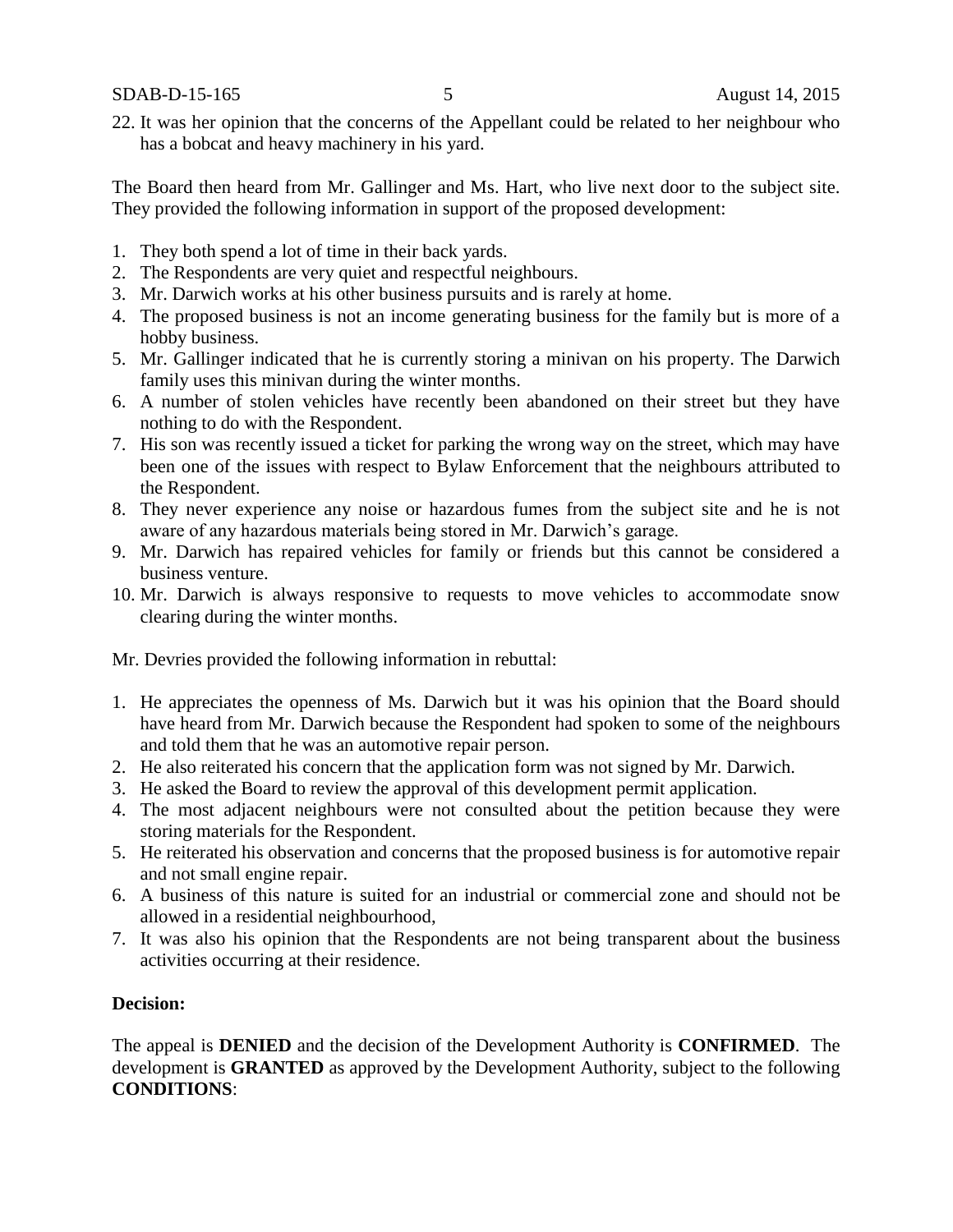- 1. This Development Permit may be revoked or invalidated, at any time, if the Major Home Based Business as stated in the Permit Details, or if the character or appearance of the Dwelling or Accessory Building, changes.
- 2. The Major Home Based Business shall be operated by a resident of the Dwelling on the property and must be secondary to the residential use of the Building, pursuant to section 7.3(7) of the *Edmonton Zoning Bylaw.*
- 3. A minimum of three parking spaces shall be required. The parking spaces shall be used for the purpose of accommodating the vehicles of clients, customers, employees, members, residents or visitors in connection with the Single Detached House or Major Home Based Business as per section  $54.1(1)(c)$ . The parking spaces on the rear driveway shall be clearly signed as a small car space, if required, pursuant to section 54.2(4)(a)(iii)).
- 4. The Development shall comply with the regulations set out under subsections 75(1)-(6) and 75(10) of the *Edmonton Zoning Bylaw.* A copy of these provisions has been appended to this decision as Schedule A.
- 5. This approval is for a 5 year period from the date of this decision. A new Development Permit must be obtained to continue to operate the business from this location. This Development Permit expires on August 13, 2020.

#### NOTES:

The approval of a Major Home Based Business (Small Engine Mechanic – Mike Easy Mechanic) does not include vehicle repair or any other repair Use that cannot occur entirely within the Accessory Building (detached Garage) and does not allow any offsite storage of business related vehicles or equipment.

This Development Permit is not a Business Licence

Signs require separate Development Applications.

An approved Development Permit means that the proposed development has been reviewed only against the provisions of the *Edmonton Zoning Bylaw*. It does not remove obligations to conform with other legislation, bylaws or land title instruments such as the *Municipal Government Act*, the ERCB Directive 079, the Edmonton *Safety Codes Permit Bylaw* or any caveats, covenants or easements that might be attached to the Site.

### **Reasons for Decision:**

The Board finds the following:

- 1. A Major Home Based Business (Small Engine Mechanic) is a Discretionary Use in the RF1 Single Detached Residential Zone.
- 2. The Board finds that the proposed development complies with all the relevant requirements of section 75 of the *Edmonton Zoning Bylaw* for the following reasons:
	- a) The Applicant is also the property owner;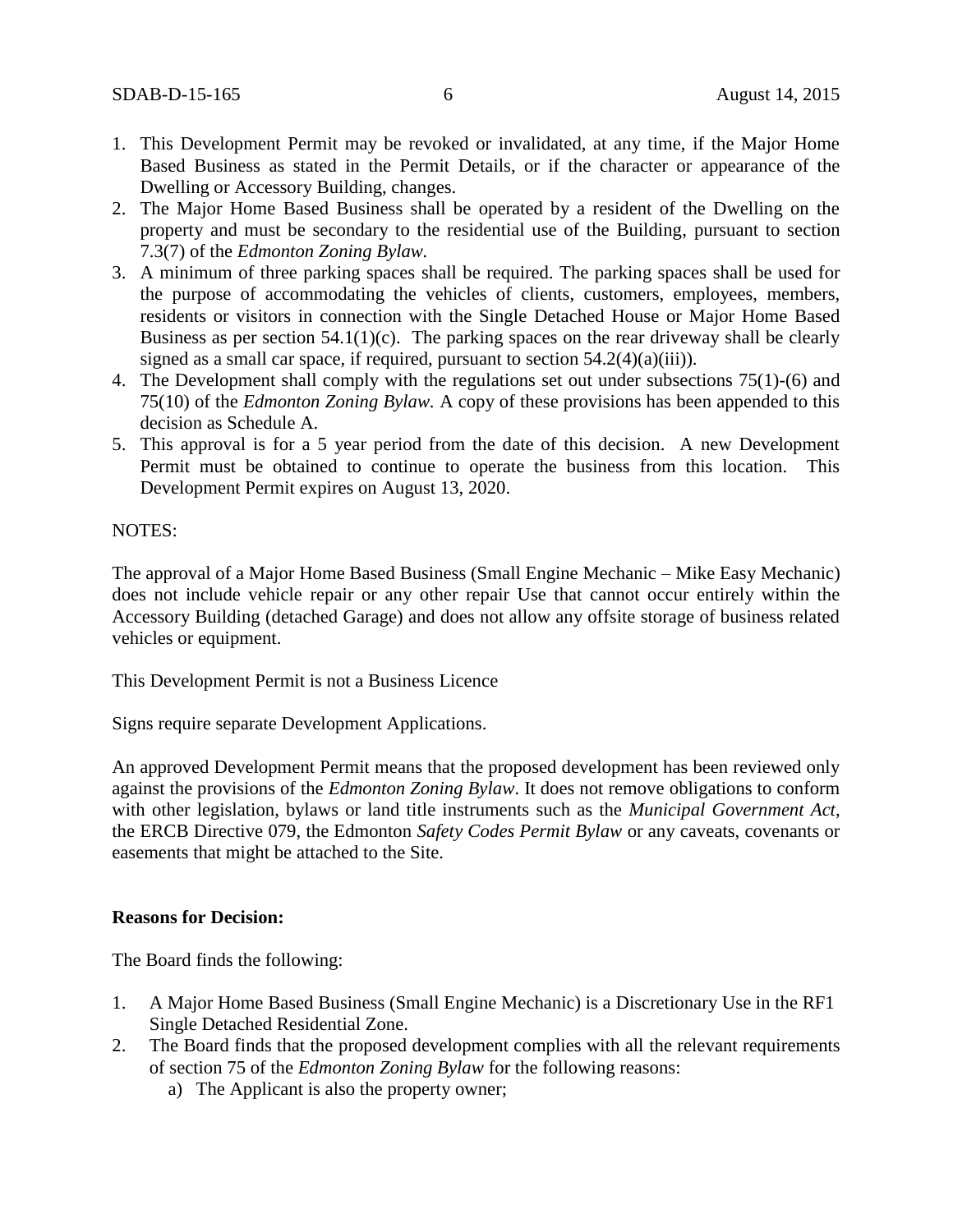- b) No business visits to the property are required;
- c) There will be no non-resident employees;
- d) The use of hand tools and an air compressor inside the detached Garage should not create external noise or other interference for adjacent property owners;
- e) The repair Use and material storage will take place inside the detached Garage; and
- f) A review of the photographic evidence provided from the inspection of the site show that there is sufficient space inside the detached Garage to accommodate the business use and the parking of two vehicles to comply with the parking requirements.
- 3. The Board considered the concerns of the Appellant and other affected neighbours, but notes the following:
	- a) The approved permit covers only mechanical work on small engines. Condition #1 prohibits extension into automotive repair services and any such extension would lead to revocation of the permit..
	- b) The consultation requirements of the *Edmonton Zoning Bylaw* under section 814.3(24) apply only when the proposed development does not comply with the Mature Neighbourhood Overlay regulations. The current application involves no variance from those regulations.
	- c) Section 687.1(a) of the *Municipal Government Act* requires the SDAB to hear from "the appellant or any person acting on behalf of the Appellant."
- 4. Based on the evidence provided, the Respondent has not and will not start repairing small equipment on site until the development permit is properly issued.
- 5. The Board finds that the conditions imposed will ensure that the proposed Major Home Based Business is reasonably compatible with the surrounding residential neighbourhood.
- 6. The Major Home Based Business has been approved for a period of five years, which will allow affected property owners to monitor the approved business and provide feedback to the Sustainable Development Department.
- 7. Based on the above, it is the opinion of the Board that the proposed development will not unduly interfere with the amenities of the neighbourhood, nor materially interfere with or affect the use, enjoyment or value of neighbouring parcels of land.

#### **Important Information for the Applicant/Appellant**

- 1. This is not a Building Permit. A Building Permit must be obtained separately from the Sustainable Development Department, located on the  $5<sup>th</sup>$  Floor, 10250 – 101 Street, Edmonton.
- 2. Obtaining a Development Permit does not relieve you from complying with:
	- a) the requirements of the *Edmonton Zoning Bylaw*, insofar as those requirements have not been relaxed or varied by a decision of the Subdivision and Development Appeal Board;
	- b) the requirements of the *Alberta Safety Codes Act*, RSA 2000, c S-1;
	- c) the requirements of the *Permit Regulation*, Alta Reg 204/2007;
	- d) the requirements of any other appropriate federal, provincial or municipal legislation; and
	- e) the conditions of any caveat, covenant, easement or other instrument affecting a building or land.